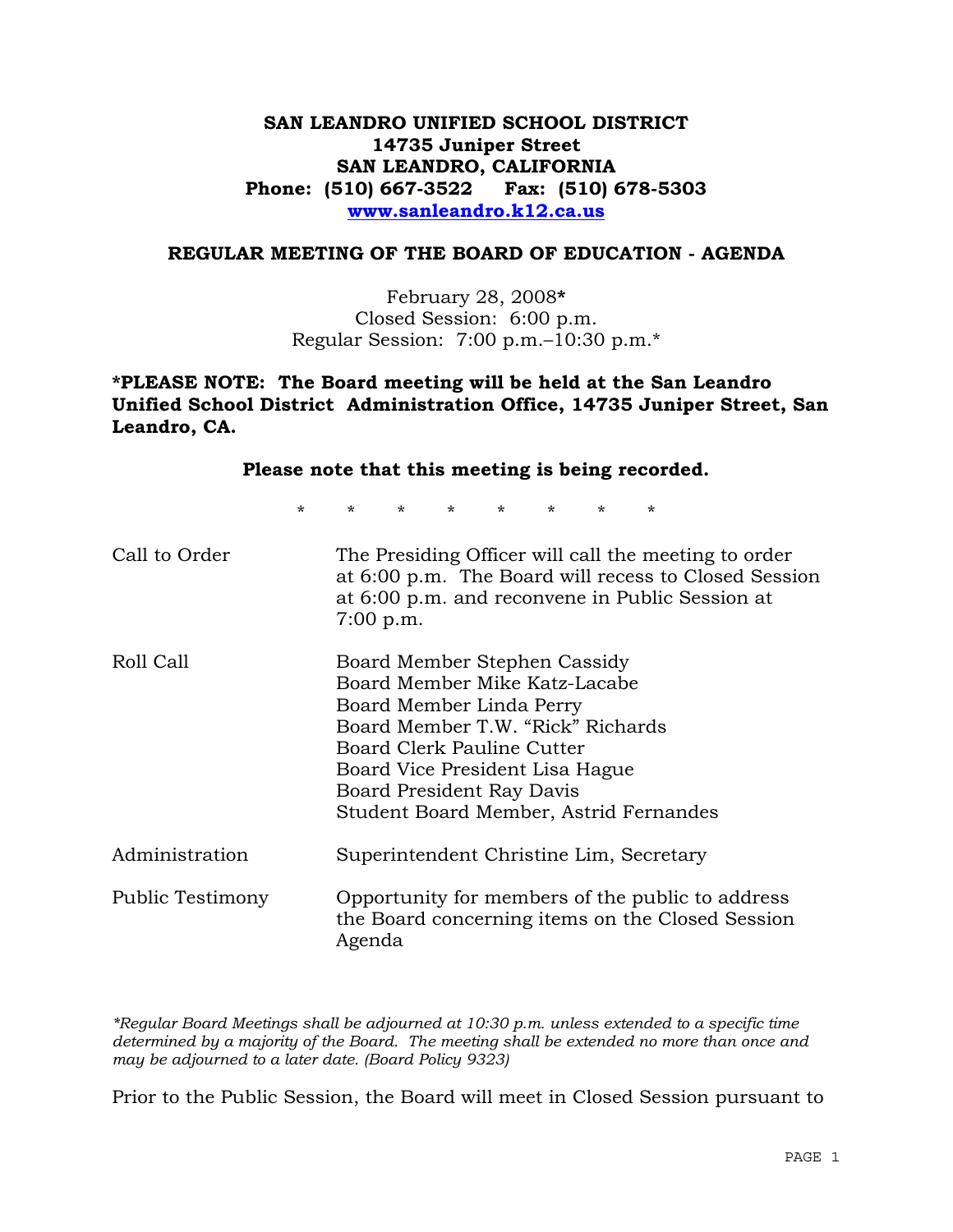Government Code Sections 54957, 54957.6, 54956.9(b), 54956.8, 54956.9 and 54956.65.

- a) Public Employee Discipline/Dismissal/Release
- b) Conference with Labor Negotiator
- c) Conference with Legal Counsel Anticipated Litigation Significant exposure to litigation
- d) Conference with Real Property Negotiator Property(ies
- e) Conference with Legal Counsel Existing Litigation
- f) Liability Claims

| Report Closed<br><b>Session Action</b> |      | Motion __________ Second __________ Vote ________                                                                                                                                                                                                                                   |                                                                                                                                                                                                                                                                                                                                                                                                                                                                                                                                                                                                                                                                                                                                                   |
|----------------------------------------|------|-------------------------------------------------------------------------------------------------------------------------------------------------------------------------------------------------------------------------------------------------------------------------------------|---------------------------------------------------------------------------------------------------------------------------------------------------------------------------------------------------------------------------------------------------------------------------------------------------------------------------------------------------------------------------------------------------------------------------------------------------------------------------------------------------------------------------------------------------------------------------------------------------------------------------------------------------------------------------------------------------------------------------------------------------|
| Pledge of Allegiance                   |      |                                                                                                                                                                                                                                                                                     |                                                                                                                                                                                                                                                                                                                                                                                                                                                                                                                                                                                                                                                                                                                                                   |
| Approve Agenda                         | 2008 | Motion __________ Second __________ Vote ________                                                                                                                                                                                                                                   | Approve the Regular Meeting Agenda of February 28,                                                                                                                                                                                                                                                                                                                                                                                                                                                                                                                                                                                                                                                                                                |
| Legal Statement                        |      | at the entrance and submit it to the Board's<br>Administrative Assistant. Speakers who have<br>note that this meeting is being recorded.<br>posted agenda except to A) briefly respond to<br>next meeting and/or put it on a future agenda.<br>(Government Code Section 54954.2(a)) | Members of the audience who wish to address the<br>Board are asked to complete the yellow card available<br>completed the card will be called when the item is<br>reached on the agenda or, for non-agenda items,<br>during the Public Testimony. Cards are to be turned<br>in before the item is reached on the agenda. Please<br>State law prohibits the Board of Education from taking<br>any action on or discussing items that are not on the<br>statements made or questions posed by the public in<br>attendance; B) ask questions for clarification; C)<br>provide a reference to a staff member or other resource<br>for factual information in response to the inquiry; or D)<br>ask a staff member to report back on the matter at the |

**7:05-7:10 p.m. REPORTS** 

Parks & Recreation Commission Report: Juan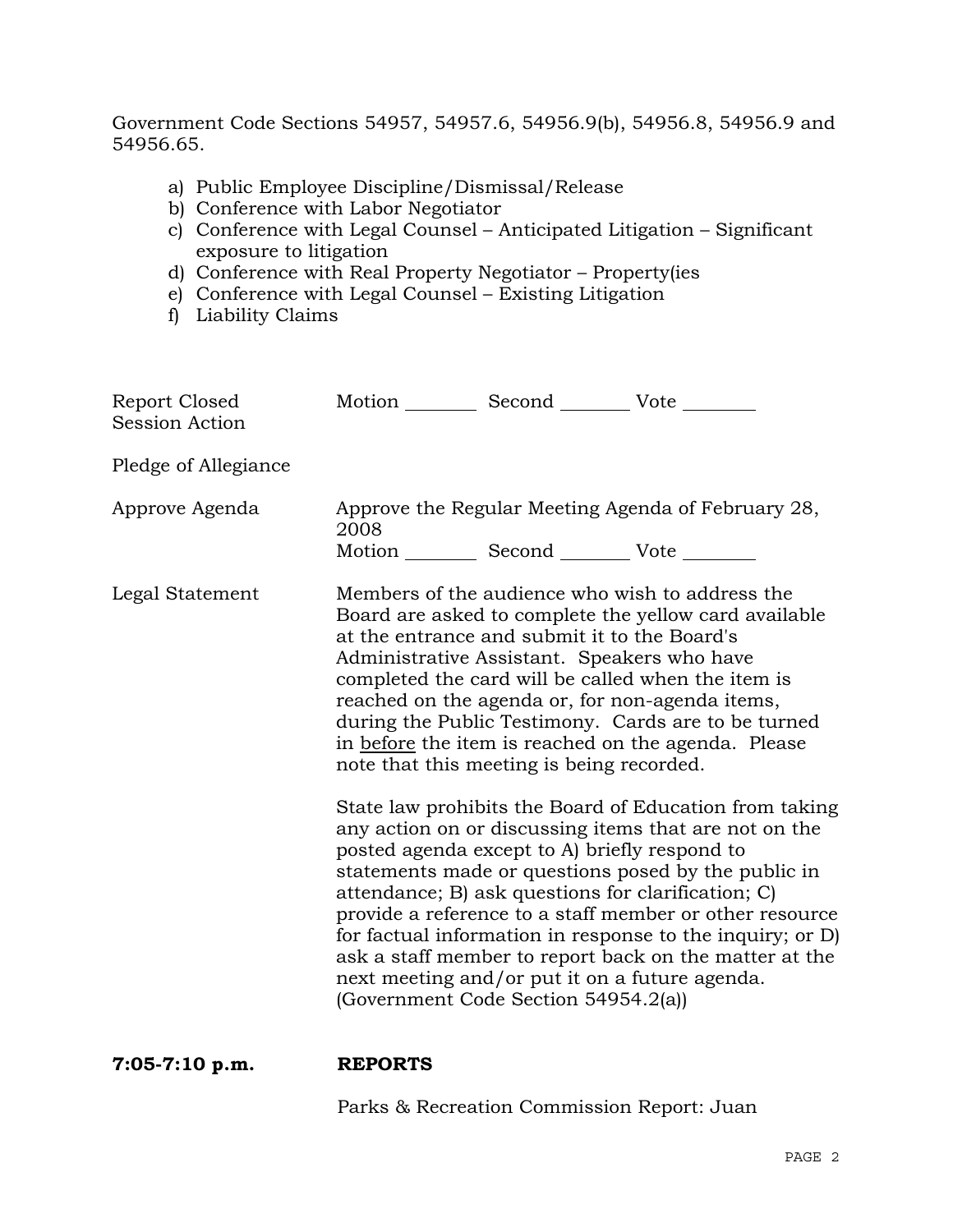Manuel Martinez, San Leandro Unified School District Representative

## **PRESENTATIONS**

- **7:10-7:15 p.m.** \* A Certificate of Commendation will be presented to Alyssa Felicitas for being selected as Eden Area Regional Occupational Program (ROP) "Student of the Month" for February 2008 in the San Leandro Academy.
- **7:15-7:30 p.m.** \* Members of the San Leandro High School Academy of Business and Finance, Brian Lee, Tarah Bituin, Mais Estropia, will present their marketing research project, "Green Marketing Campaign", to improve an organizations' practices. The group selected San Leandro High School for the project in hopes to improve the practices of students and staff and to increase the awareness of the environment.

### **7:30-7:35 p.m. PUBLIC TESTIMONY ON NON-AGENDA ITEMS**

#### **7:35-7:40 p.m. PUBLIC HEARING**

A public hearing will be held regarding Developer Fees.

### **7:40-7:45 p.m. ACTION ITEMS**

#### Business Operations

4.1-A Resolution #08-10 Increasing School Facilities Development Fee on Residential, Commercial-Industrial Construction Projects Staff Recommendation: Adopt Resolution #08-10, Increasing School Facilities Development Fee to \$2.97 per sq. ft, for new residential, \$.47 per sq. ft. for commercial -industrial construction projects, and \$.08 per sq. ft. for construction of rental self-storage within the boundaries of the San Leandro Unified School District. Motion Second Vote **7:45-8:10 p.m. REPORTS** Correspondence Student Board Member Report Superintendent's Report

Board Committee Reports

PAGE 3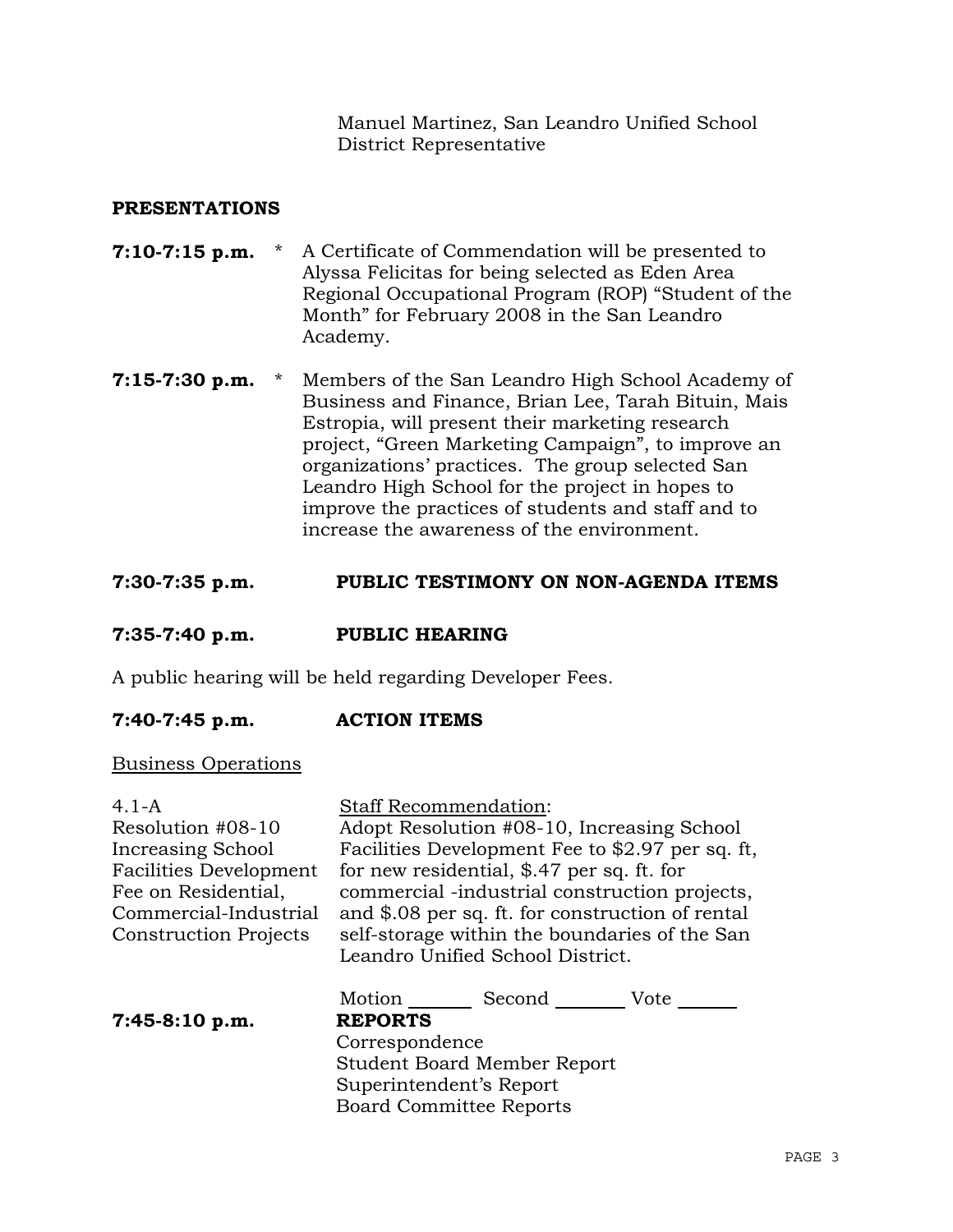- Facilities/Technology
- Finance

# **8:10 -8:15 p.m. CONSENT ITEMS**

These items are considered routine and may be enacted by a single motion. At the request of any member of the Board, any item on the consent agenda shall be removed and given individual consideration for action as a regular agenda item.

General Services

| $1.1 - C$<br>Approval of Board<br>Minutes $-$ January 24,<br>2008                                                                               | Staff Recommendation:<br>Approve the minutes of the regular board<br>meeting held on January 24, 2008.                                                                                       |  |  |
|-------------------------------------------------------------------------------------------------------------------------------------------------|----------------------------------------------------------------------------------------------------------------------------------------------------------------------------------------------|--|--|
|                                                                                                                                                 | Motion _________ Second __________ Vote _______                                                                                                                                              |  |  |
| Human Resources                                                                                                                                 |                                                                                                                                                                                              |  |  |
| $2.1-C$<br>Acceptance of<br>Personnel Report                                                                                                    | Staff Recommendation:<br>Accept Personnel Report as submitted.                                                                                                                               |  |  |
|                                                                                                                                                 | Motion _________ Second __________ Vote _______                                                                                                                                              |  |  |
| Facilities and Construction                                                                                                                     |                                                                                                                                                                                              |  |  |
| $5.1 - C$<br>Notice of Completion<br>for John Muir Middle<br>School Interior<br>Finishes, Lighting<br>Improvements & Gym<br>Renovation: Project | <b>Staff Recommendation</b><br>Approve to accept the Notice of Completion for<br>John Muir Middle School Interior Finishes,<br>Lighting Improvements & Gym Renovation:<br>Project No. 05-08. |  |  |
| No. 05-08.                                                                                                                                      | Motion ________ Second __________ Vote _______                                                                                                                                               |  |  |
|                                                                                                                                                 |                                                                                                                                                                                              |  |  |
| <b>DISCUSSION ITEMS</b>                                                                                                                         |                                                                                                                                                                                              |  |  |
| $8:15-9:15$ p.m.                                                                                                                                | <b>Business Operations</b>                                                                                                                                                                   |  |  |
| $4.1-D$                                                                                                                                         | <b>Staff Recommendation</b>                                                                                                                                                                  |  |  |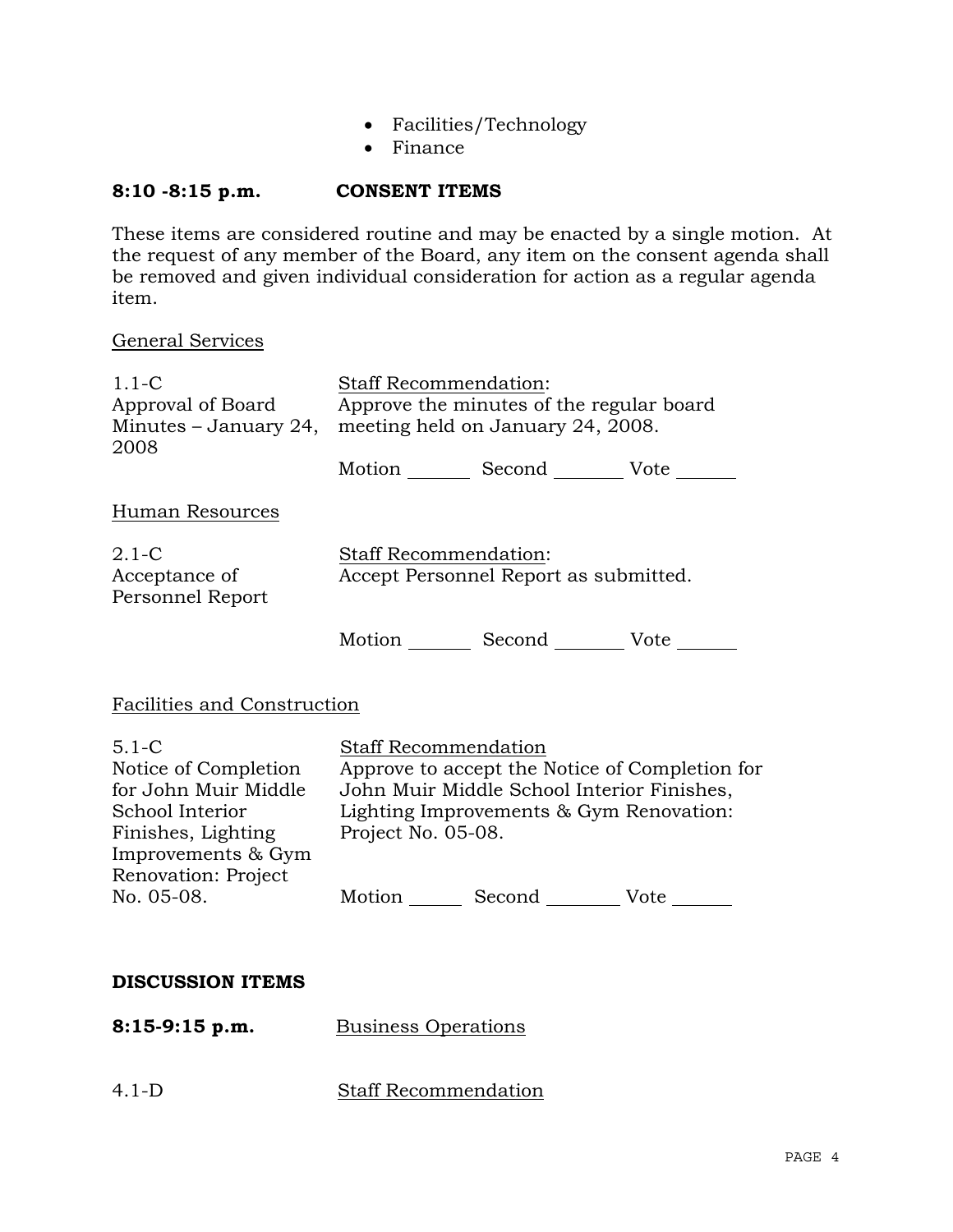| Update on Ongoing<br><b>Budget Issues</b>                                    | Staff will provide an update on ongoing budget<br>issues.                                       |
|------------------------------------------------------------------------------|-------------------------------------------------------------------------------------------------|
| $9:15-9:30 p.m.$                                                             | <b>General Services</b>                                                                         |
| $1.1-D$<br>Discussion on<br>Potential Timeline and<br>Tasks for a Parcel Tax | <b>Staff Recommendation:</b><br>Discussion on Potential Timeline and Tasks for<br>a Parcel Tax. |
|                                                                              | Second<br>Motion<br>Vote                                                                        |

# **9:35-9:35 p.m. INFORMATION ITEMS**

Business, Operations and Facilities

| $4.1-I$                   | <b>Staff Recommendation:</b>                                                                                                                                                                                 |
|---------------------------|--------------------------------------------------------------------------------------------------------------------------------------------------------------------------------------------------------------|
| Miscellaneous<br>Receipts | Miscellaneous receipts in the amount of<br>\$8,168,859.98 for November 2007 and receipts<br>in the amount of $$16,342,083.08$ for December<br>2007 have been deposited in the Treasury of<br>Alameda County. |
|                           |                                                                                                                                                                                                              |

| $4.2-I$                   | <b>Staff Recommendation:</b>                                       |
|---------------------------|--------------------------------------------------------------------|
| <b>Budget Development</b> | Receive for information and review the Budget                      |
|                           | and Staffing Timelines Development and Staff Timeline for FY 2008- |
| for FY 2008-2009          | 2009.                                                              |

## **9:35-10:10 p.m. ADDITIONAL SUGGESTIONS AND COMMENTS FROM BOARD MEMBERS**

## **ANNOUNCEMENT Board of Education Meetings**

- Special Meeting March 6, 2008
- Regular Meeting March 13, 2008
- Regular Meeting April 1, 2008
- Regular Meeting April 15, 2008
- Regular Meeting May 6, 2008